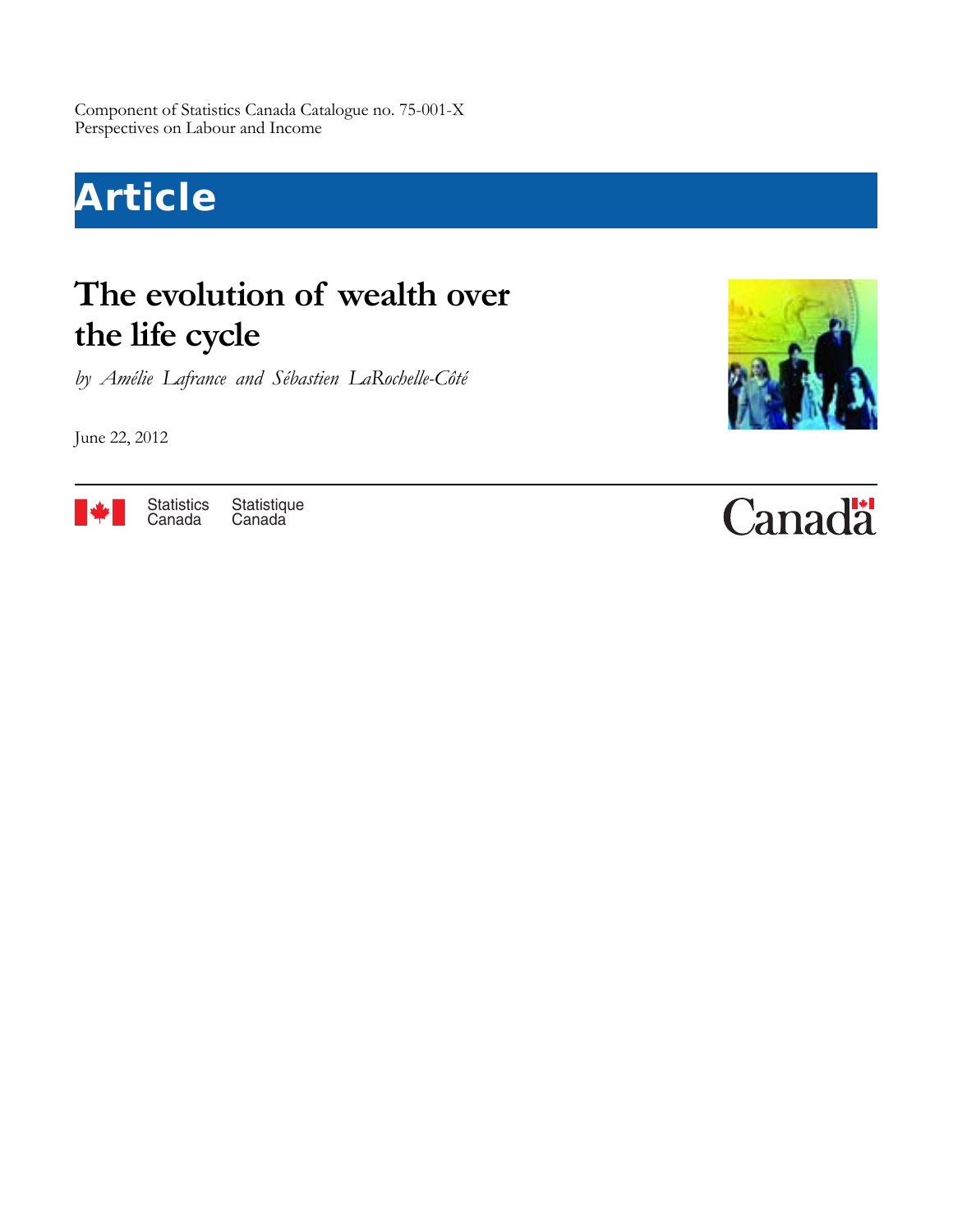

# **Standard symbols for Statistics Canada**

The following standard symbols are used in Statistics Canada publications:

- not available for any reference period **.**
- not available for a specific reference period **..**
- not applicable **...**
- true zero or a value rounded to zero **0**
- 0<sup>s</sup> value rounded to 0 (zero) where a meaningful distinction exists between true zero and the value rounded
- preliminary **p**
- revised **r**
- suppressed to meet the confidentiality requirements of the *Statistics Act* **x**
- use with caution **E**
- **F** too unreliable to be published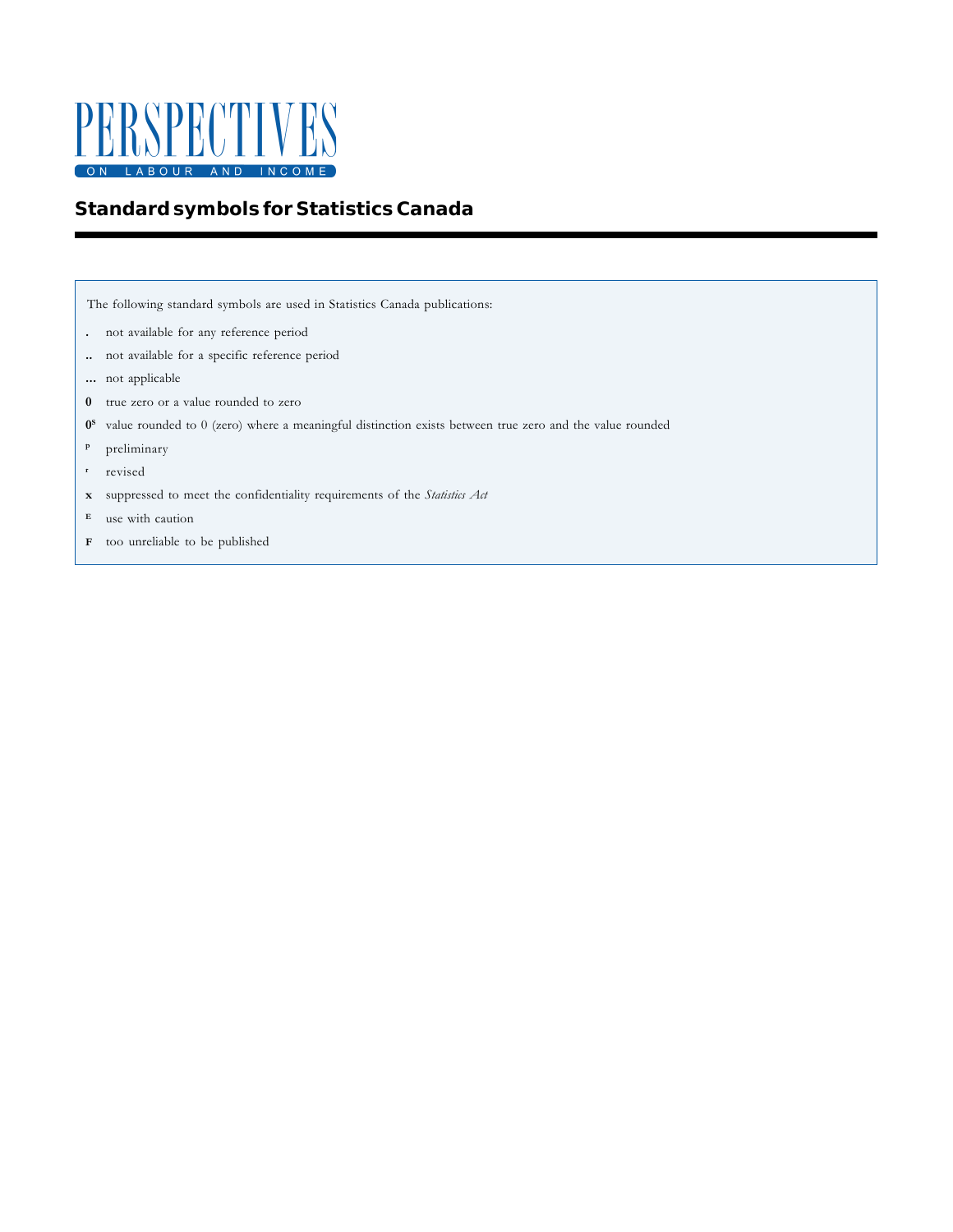# **Highlights**

*In this issue*

# **The evolution of wealth over the life cycle**

- This study uses a series of cross-sectional surveys to estimate the wealth accumulation process from the young adult years (ages 28 to 34) to the near-retirement period (ages 56 to 62) for three successive cohorts of Canadians who entered adulthood in 1977, 1984 and 1999.
- Net worth—assets less liabilities—is a primary indicator of household wealth. The median net worth trajectories changed little across cohorts as people approaching retirement held more than \$200,000 per adult in net worth, primarily in the form of housing wealth and pension savings.
- The process of wealth accumulation differed across cohorts. More recent cohorts had much higher assets and debts, which also affected financial ratios across cohorts. For instance, the median debt-toassets ratio among people in their late 30s was 39% in 2005, compared to 25% among similarly aged individuals two decades earlier.
- Although the wealth accumulation process generally became more unequal among recent generations of Canadians, the results differed by age group. Among young adults age 28 to 34, median net worth declined primarily because those in the bottom half of the distribution held less wealth than their counterparts in earlier cohorts. Among those in their late 30s, net worth grew among those near the top of the distribution, but did not change among those at the bottom.
- The findings reflect trends in home ownership. Among young adults, home ownership rates increased at the top of the distribution, and declined among those near the bottom. Among adults in their 30s, however, home ownership rates remained relatively stable over recent decades.

**Perspectives**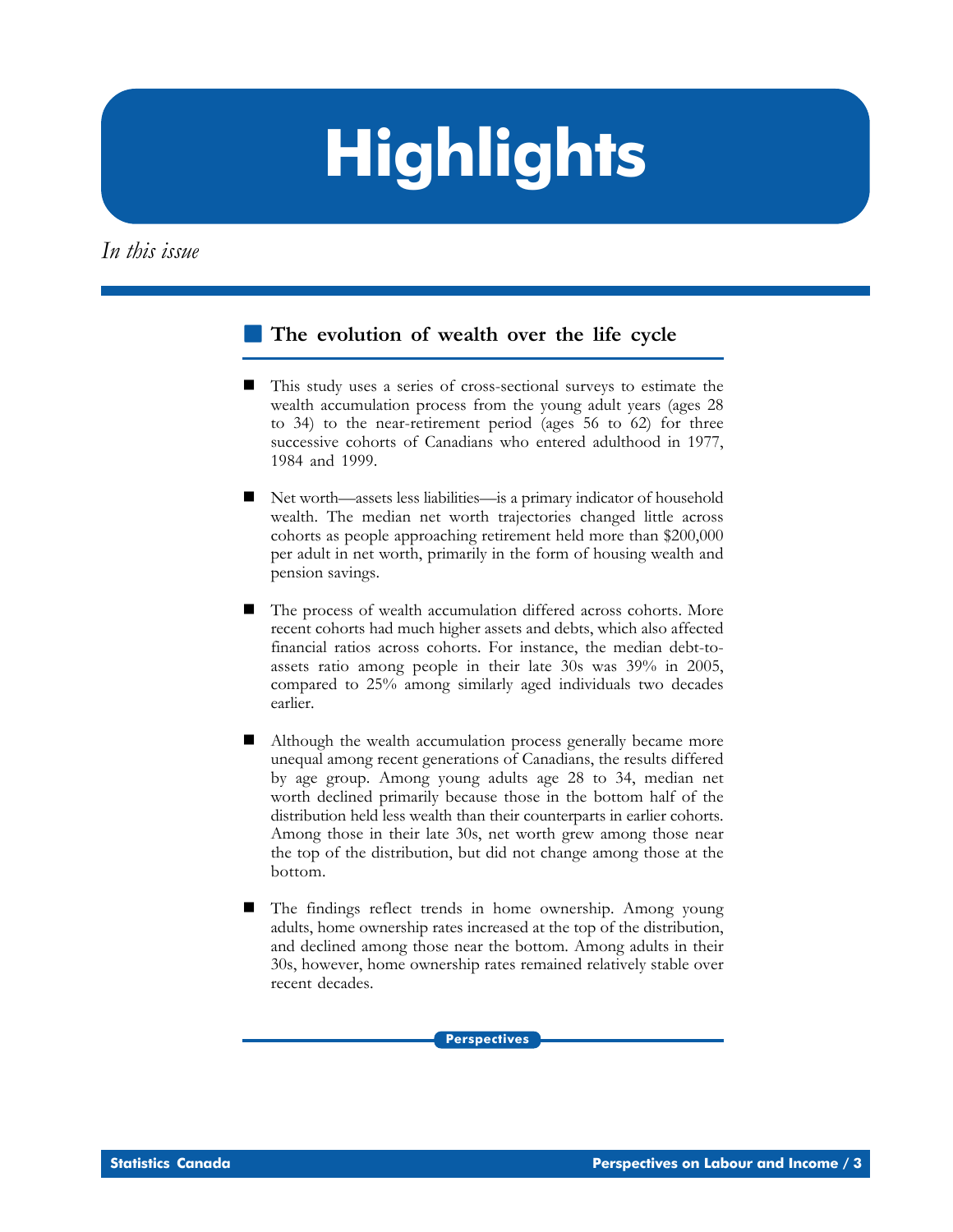# **The evolution of wealth over the life cycle**

*Amélie Lafrance and Sébastien LaRochelle-Côté*

ncome is the most commonly used measure of<br>household financial well-being. But what if there's<br>an interruption in the flow of income? An unex-<br>pected expense? Plans to start a business? These cirncome is the most commonly used measure of household financial well-being. But what if there's an interruption in the flow of income? An unexcumstances, not to mention the necessity of funding one's retirement, highlight the importance of wealth accumulation to Canadian households.

Wealth is a financial reserve that allows people to smooth their consumption over their life cycle through borrowing, saving and investing. Savings and borrowing early in the life cycle can be used to fund education, family formation and the acquisition of housing. Wealth can then be accumulated as income increases relative to consumption and debts are paid down. In the latter stages of the life cycle, wealth may decline as some of it is used to maintain consumption following a decline in work-related income (Jappelli and Modigliani 2005).

The process of wealth accumulation may vary across cohorts—just as the age-earnings profile differs across cohorts. For example, Beaudry and Green (2000) found that the age-earnings profile of Canadian men shifted down for cohorts of a given age in the 1990s compared with cohorts in the same age group in the 1960s and 1970s, after controlling for education and experience. Similarly, Beach and Finnie (2004) reported a downward shift in the age-earnings profile of cohorts affected by the economic slowdown of the 1990s. Just as changing economic conditions have affected earnings, they may also affect the way people accumulate wealth. The study of differences in wealth accumulation across cohorts is no less important than earnings trends since it has implications for financial stability, retirement funding, and economic model building.

Most current sources of wealth data are crosssectional, meaning that age differences have generally been studied cross-sectionally (Milligan 2005; Meh et. al. 2009). However, age group differences may not be representative of cohort differences, since the economic conditions faced by each cohort varied considerably. One way to study cohort differences is to follow birth cohorts through a succession of surveys because cross-sectional surveys are typically designed to be representative of the population in different age ranges. This synthetic cohort technique can be applied to wealth surveys conducted in 1977, 1984, 1999 and 2005 (see *Data sources and definitions*) in order to study the evolution of financial wealth over the life cycle and across selected cohorts of Canadians.

This paper examines whether earlier generations of Canadians accumulated more wealth than later generations, particularly in the early stages of the life cycle. It also addresses whether key financial ratios—like the debt-to-assets and the debt-to-disposable-income ratios—differed across cohorts. Finally, the paper examines whether assets, debts and net worth became more dispersed for later generations of Canadians.

# **The wealth accumulation process**

In the early stages of the life cycle, wealth largely consists of housing and housing-related items (Milligan 2005). This is not a surprise since younger households accumulate assets either through property acquisition or through the accumulation of vehicles, furniture and other durable items to meet current consumption needs. As households age, property tends to gain in value, along with pensions and other forms of savings. Savings gains are expected among older households,

*Amélie Lafrance is with the Economic Analysis Division. She can be reached at 613-951-0060 or amelie.lafrance@statcan.gc.ca. Sébastien LaRochelle-Côté is with the Labour Statistics Division. He can be reached at 613-951-0803 or sebastien.larochellecote@statcan.gc.ca.*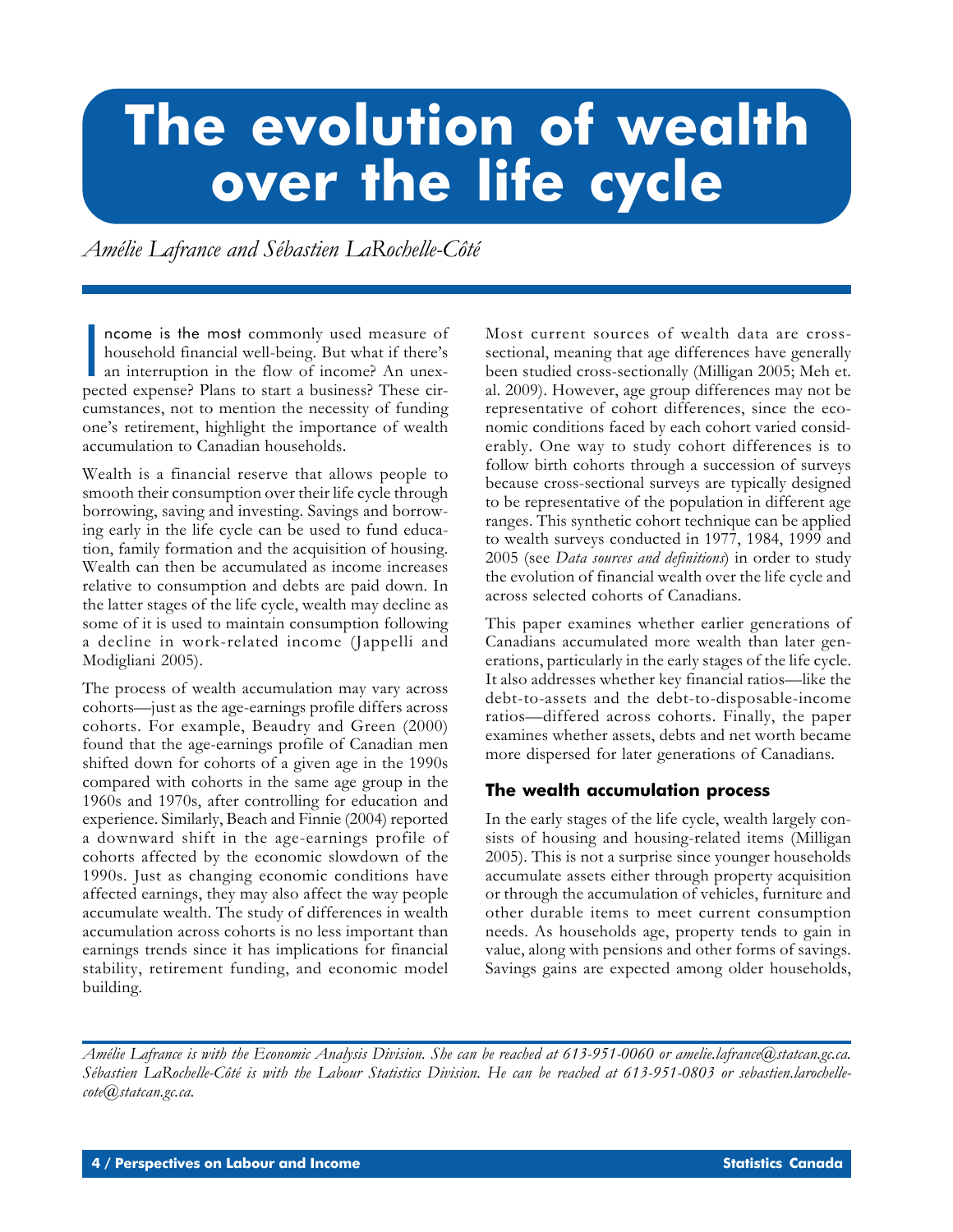#### **Data sources and definitions**

In Canada, information on the wealth of households is available from occasional cross-sectional surveys: the module on assets and debts of the 1977 Survey of Consumer Finances (SCF – 1976 income), the module on assets and debts of the 1984 SCF (1983 income), the 1999 Survey of Financial Security (SFS) and the 2005 SFS. Although the 1977 and 1984 assets and debts modules differ from the 1999 and 2005 SFS in terms of the scope of information collected, the aggregates are quite similar (see Chawla 2003 for a comparison of the 1984 SCF to the 1999 SFS). As a result, it was possible to derive several synthetic cohorts of households based on the age of the reference person.<sup>1</sup>

To increase the sample size, cohorts were based on multiple ages rather than a single birth year. The cohorts were constructed to represent key stages of the life cycle. The samples range from 650 to 2,400 households for 5 stages in the life cycle: young adults, prime working years, middle working years, late working years, and the near-retirement period. The sample characteristics are presented in Table 1.

Total assets are defined as the sum of financial assets (including deposits, stocks, bonds and mutual funds, and private pension assets),<sup>2</sup> non-financial assets (the value of the principal residence and other real estate,<sup>3</sup> and vehicles<sup>4</sup>) and business equity. Special calculations were required to ensure

### **Table 1 Sample description**

|                        | Age class |          | Sample size |  |
|------------------------|-----------|----------|-------------|--|
| Life-cycle timing      |           |          |             |  |
| Young adults           |           |          |             |  |
| Cohort 1               | 28 to 34  | 1977 SCF | 2,127       |  |
| Cohort 2               | 28 to 34  | 1984 SCF | 2,302       |  |
| Cohort 3               | 28 to 34  | 1999 SFS | 1,955       |  |
| Prime working years    |           |          |             |  |
| Cohort 1               | 35 to 41  | 1984 SCF | 2,023       |  |
| Cohort 2               |           |          | $\ddotsc$   |  |
| Cohort 3               | 34 to 40  | 2005 SFS | 651         |  |
| Middle working years   |           |          |             |  |
| Cohort 1               |           |          |             |  |
| Cohort 2               | 43 to 49  | 1999 SFS | 2,412       |  |
| Cohort 3               | .         | .        | .           |  |
| Late working years     |           |          |             |  |
| Cohort 1               | 50 to 56  | 1999 SFS | 2,061       |  |
| Cohort 2               | 49 to 55  | 2005 SFS | 767         |  |
| Cohort 3               | $\cdots$  | $\cdots$ | $\cdots$    |  |
| Near-retirement period |           |          |             |  |
| Cohort 1               | 56 to 62  | 2005 SFS | 662         |  |
| Cohort 2               |           | .        |             |  |
| Cohort 3               |           | .        |             |  |

Sources: Statistics Canada, Survey of Consumer Finances (SCF), 1977 and 1984; Survey of Financial Security (SFS), 1999 and 2005.

that pension assets were evaluated consistently over time (see Imputing pension assets for the 1977 and 1984 samples). Total liabilities or debts are defined as the sum of mortgage debt and other forms of debt like credit card debt and bank loans. The principal measure of wealth is net worth—the sum of financial and non-financial household assets, minus household debt and liabilities. All figures are reported on a per-adult basis as total household values have been divided by the number of adults (and, therefore, the number of potential savers) in the family. These figures should be closer to financial well-being because all potential savers should benefit from capital accumulation. All figures have been deflated using the All-Items Consumer Price Index and are expressed in 2010 constant dollars.

since they have had time to accumulate through employer pension plans, tax-preferred saving vehicles like RRSPs and other investments. Changes in wealth accumulation are therefore largely driven by changes in housing wealth accumulation and pension and investment accumulation.7

Recently, questions have been raised about the debt accumulation of younger generations of households, mainly due to increases in real estate prices since the late 1990s. It is also important to review the other factors that influence the decision to own or rent a

property: economic conditions, life cycle events, and expected capital gains (Brown and Lafrance [forthcoming]).

The cost of purchasing a house is mainly driven by two factors: housing prices and interest rates. Mortgage rates were high in the late 1970s and 1980s, as 5 year rates remained above 10% throughout that period, spiking above 20% in 1981 (Chart A). Because of the higher rates, many younger Canadians opted to stay out of the housing market in the early 1980s (Brown and Lafrance [forthcoming]) and those who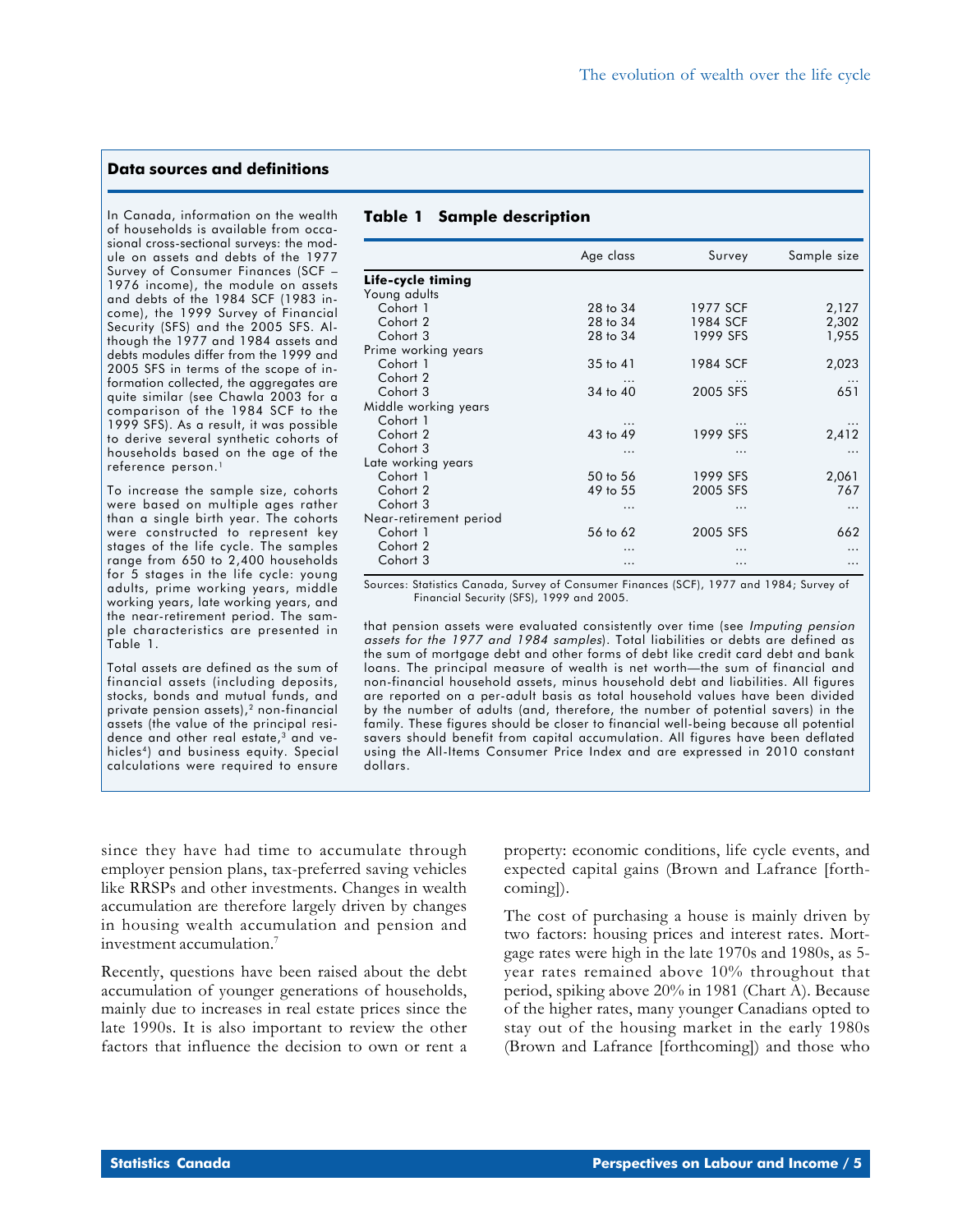#### **Imputing pension assets for the 1977 and 1984 samples**

Although a number of data concepts were consistently available in all surveys used, some calculations were required to make the data comparable across all cohorts. More particularly, the 1977 and 1984 modules on assets and debts contain little information on the pension assets of households. Pension assets included Registered Retirement Savings Plans, but no information was collected on employer pension plans. In contrast, this information was collected in the 1999 and 2005 SFS.

The 1999 SFS was used to calculate the proportion of pension assets in total assets for households in the 28-to-34 and 35-to-41 age groups. This information was also retrieved at the aggregate household level, using the National Balance Sheet, which contains estimates of household and unincorporated businesses' life insurance and pension assets. The shares obtained in the SFS were next divided by the 1999 shares obtained in the National Balance Sheet, and then multiplied by the 1977 and 1984 shares obtained in the National Balance Sheet to account for the changes that occurred over time (for example, pension and life insurance assets represented 12% of total assets in 1977 and 22% in 1999). The resulting shares were added to total assets for the 1977 and 1984 samples to derive a value of pension assets.<sup>5,6</sup>

In the 1977 assets and debts module, information was collected on the number of contributors to employer pension plans in the household. However, this information is not available in the 1984 assets and debts module. This variable is important as not every household contributes to a pension plan, and thus the value of pension assets should not be imputed for every household. As a result, an equation was estimated to determine the probability of a household member contributing to an employer pension plan using the 1977 sample. Using a logit model, it is estimated as a function of human capital and non-human capital characteristics

#### Pr(Y=j)=f(Earnings<sub>i</sub>, HighestEduc<sub>i</sub>,Occupation<sub>i</sub>,NumEarn<sub>i</sub>,Urban<sub>i</sub>,Immigrant<sub>i</sub>)

where  $j = 1$  if there is 1 (or more) household members contributing to an employer pension plan; Earnings are the total earnings of the household; HighestEduc is equal to 1 if the household head or his/her spouse have some postsecondary education or higher; Occupation is the occupation of the household head, based on the 1971 occupational classification; NumEarn is the number of earners in the household; Urban is equal to 1 if the household resides in a non-rural region; and Immigrant is equal to 1 if the household head is an immigrant. The equation is estimated for households in the 28-to-34 age group and also for households in the 35-to-41 age group. The estimated coefficients are applied to the 1984 sample for each age group to derive a predicted probability of having a household member contribute to an employer pension plan. Pension assets are then imputed for households with a predicted probability greater than 0.5.





Source: Financial market statistics, CANSIM Table 176-0041, January 1980 to January 2012.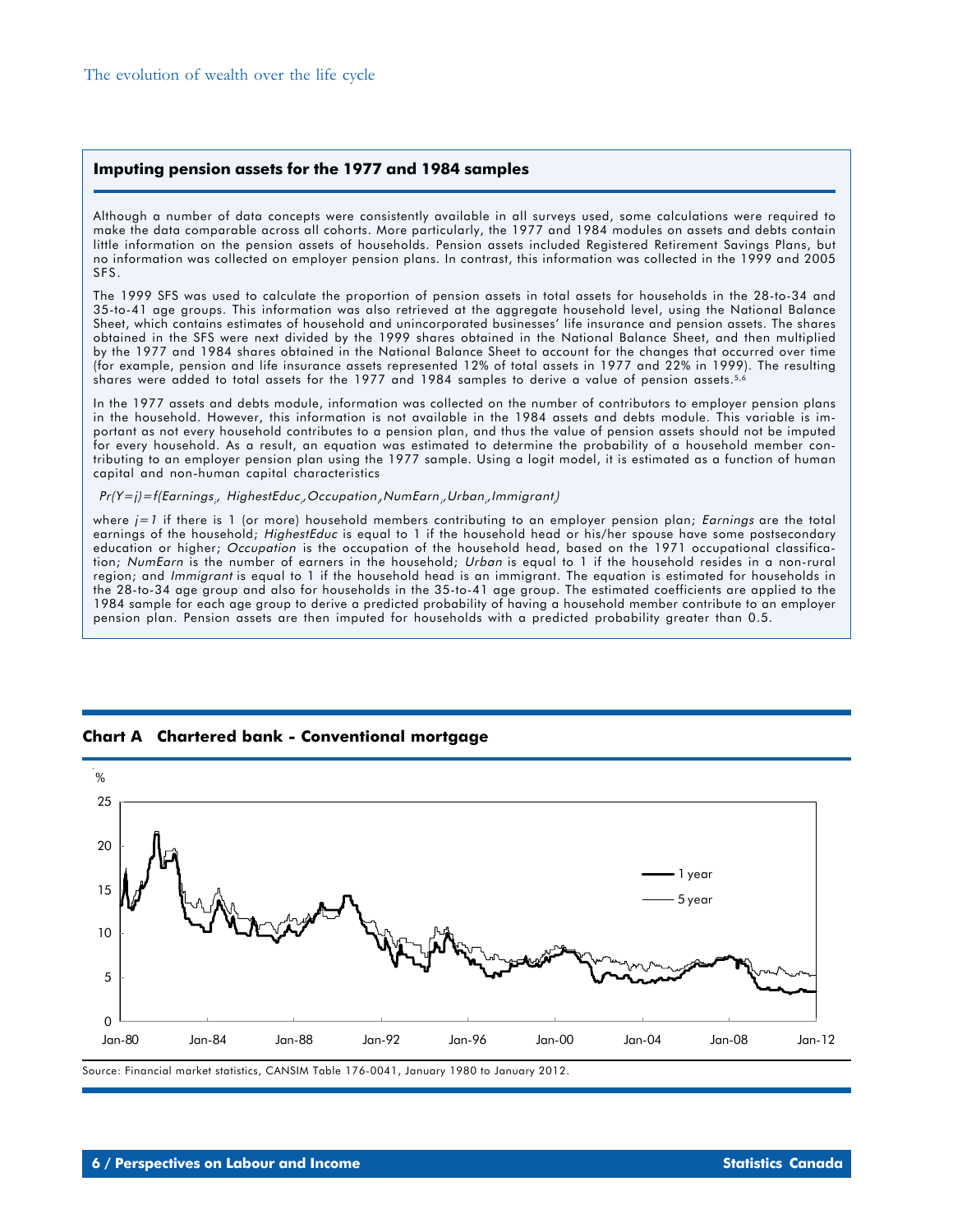## **Chart B New housing price index**



did buy generally opted for larger down payments and shorter amortization periods (Courchane and Giles 2002).

As interest rates fell in the mid- to late-1980s, the housing market picked up (Chart B) with prices reaching a new peak before another spike in interest rates coincided with a drop in prices, followed by stagnation through most of the 1990s. With a long-term trend towards lower interest rates, prices started to inch up in the late 1990s and accelerated through much of the 2000s. Young purchasers were therefore faced with conditions favouring lower down payments and longer amortization periods, practises that were also influenced by changes in mortgage lending rules and practices since the 1980s (Courchane and Giles 2002).

Prevailing economic conditions can also contribute to wealth differences across cohorts. In the early 1980s and 1990s, Canada experienced major economic slowdowns, which resulted in high unemployment rates among young adults (Gilmore and LaRochelle-Côté 2011). The employment difficulties experienced by young adults also translated into reduced median family earnings, particularly among those near the bottom of the distribution (Chart C). Because households typically require stable earnings and employment to buy a property, these particular cohorts might have delayed their first home purchase. Growth in median family earnings later resumed, but only those near the top of the distribution eventually surpassed their counterparts from the early 1980s.

Demographic characteristics have also changed across cohorts. Today's young adults study longer, begin their careers later and delay family formation (Blossfeld and Huinink 1991; Goldin 2004). Such trends can delay the purchase of a home, as well as affect the type of home purchased.

Finally, differences in housing wealth may also depend on the opportunity cost of capital—the gains that could have been earned from alternative investments (Goodman 1988). If, as was the case in the early 2000s, financial markets perform relatively poorly and housing prices increase, some might enter the housing market not only for consumption purposes, but also to improve investment returns.

Recent studies have yielded a number of insights on home ownership in Canada. First, even though ownership rates remained relatively stable among middleaged Canadians, home ownership rose among young Canadians—but only among those near the top of the income distribution. Among households with a main income recipient age 20 to 34, home ownership increased from 38% in 1971 to 77% in 2006 for those in the top income quintile, while it fell from 31% to 19% for households in the lowest quintile (Hou 2010). Second, these changes had little to do with changes in

#### **Chart C Family earnings (per adult equivalent) of economic families with a major income earner age 28 to 34**



Note: Family earnings are reported on a before-tax basis. Sources: Statistics Canada, Survey of Consumer Finances, 1976 to 1997; Survey of Labour and Income Dynamics, 1993 to 2009.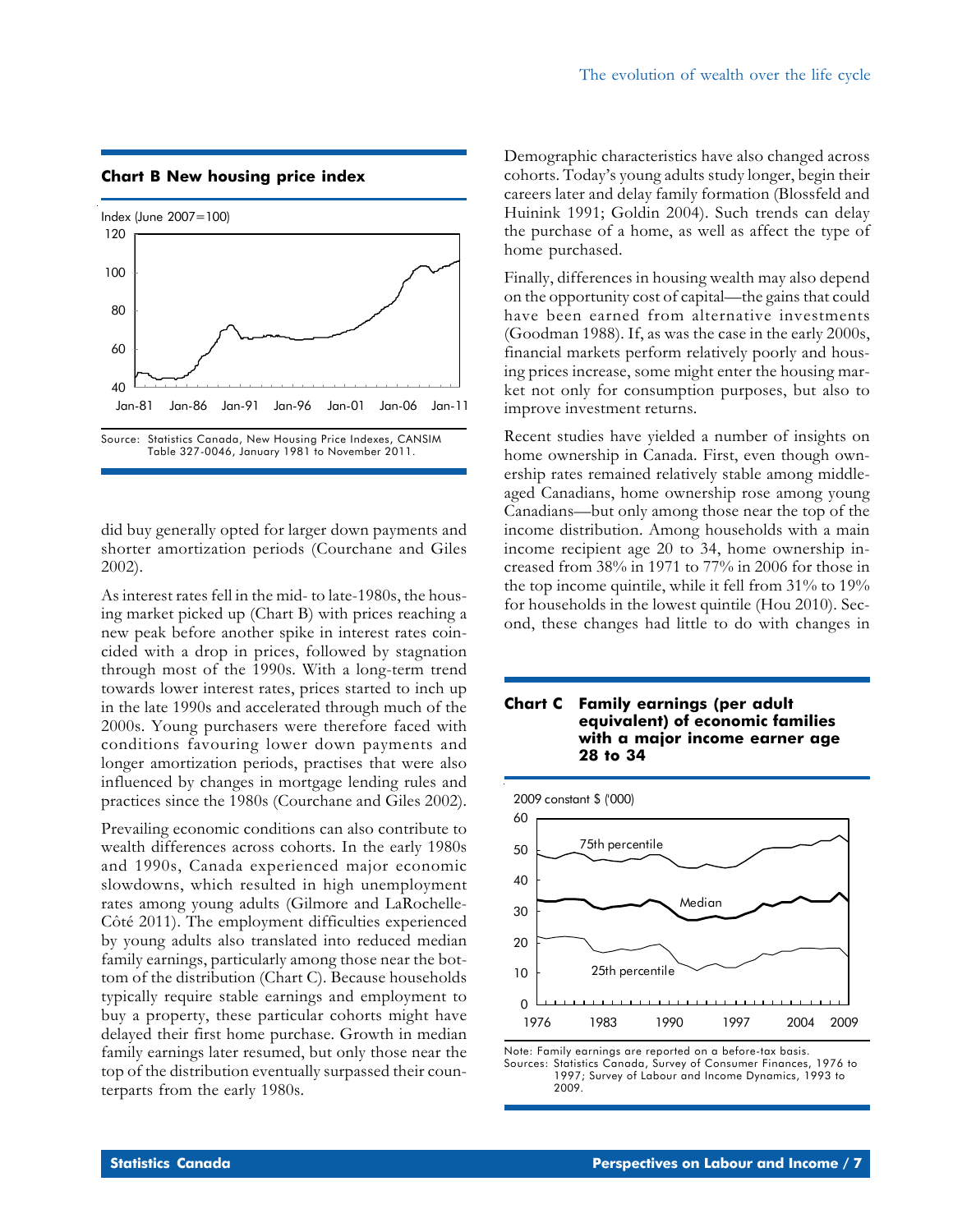family types, as increases at the top of the distribution were mostly driven by individuals rather than families with children (Brown and Lafrance [forthcoming]). Hence, if the process of wealth accumulation changed across successive cohorts of young Canadians, the housing decisions of high-income unattached individuals are likely part of the picture. Cross-cohort differences in the wealth of younger households are examined in the next section.

# **Wealth among young adults**

The primary measure of wealth is household net worth: the sum of financial and non-financial household assets, minus household debts and liabilities. In this section, net worth is examined among those age 28 to 34 in 1977, 1984, 1999, and 2005—years in which surveys on assets and debts were conducted by Statistics Canada. All figures are expressed in 2010 constant dollars<sup>8</sup> on a per adult basis—that is, they have been divided by the number of adults in the household to minimize the effect of changing household size over time.<sup>9</sup> The 1977 and 1984 cohorts entered the labour market in the late 1960s and the mid-1970s, respectively, while those in 1999 and 2005 entered the labour market in the early 1990s and the late 1990s.

In 1977, those age 28 to 34 reported an average net worth of \$55,800 per adult, compared to \$53,100 in 1984 (Chart D). Young adults in 1999 and 2005



# **Chart D Median and average net worth per household adult, age 28 to 34**

Sources: Statistics Canada, Survey of Consumer Finances, 1977 and 1984; Survey of Financial Security, 1999 and 2005.

reported \$57,500 and \$53,800 on average, respectively. At first glance, this would suggest that all four cohorts had similar levels of wealth.

Median net worth, however, tells a different story. While mean wealth is sensitive to changes among the wealthiest members of a cohort, the median is not since it is the value dividing the wealthiest half of households from the least wealthy. Contrary to the mean results, median wealth declined for each subsequent cohort. In 1977, the median net worth was \$30,100 per adult, falling to \$23,700 in 1984, \$20,000 in 1999 and \$17,400 in 2005. However, when housing wealth was excluded from the analysis, medians were approximately the same for all four cohorts—indicating that the decline in median household wealth was primarily due to housing factors.<sup>10</sup>

Although median net worth cannot be decomposed into asset and debt components, some insight can be gained by examining the evolution of median asset and debt values (Table 2). Between 1977 and 1984, median household debt declined, from \$14,400 to \$8,500, but then rose over the rest of the period. In the 6 years between the 1999 and 2005 surveys, median debt grew by 26%. Meanwhile, median assets declined between 1977 and 1984, rose in 1999, only to decline again in 2005 to a level similar to the 1984 amount. So the decline in median net worth for young Canadian households is related to an increase in debt that was not accompanied by a corresponding increase in median assets.

Unlike the median, mean assets remained relatively stable over the period. In 1977, the mean value of the principal residence of 28- to 34-year-olds was \$46,100 per adult. In 1984, that amount declined to \$36,500 as ownership rates fell (from 57% to 50%) and interest rates rose. Subsequently, the average value of the principal residence increased to \$45,700 in 1999 and to \$53,500 in 2005. Correspondingly, mean debt also increased over the period. In 1999 and 2005, mortgage debt equalled 60% of the value of the principal residence, compared to about 45% in 1977 and 1984. Therefore, if the average net worth of young adults remained largely unchanged over the period, it is because mean housing-related assets and debts increased by a similar amount. Overall, mean assets and debts of all types increased by about \$20,000 over the period, leaving mean net worth values unchanged.11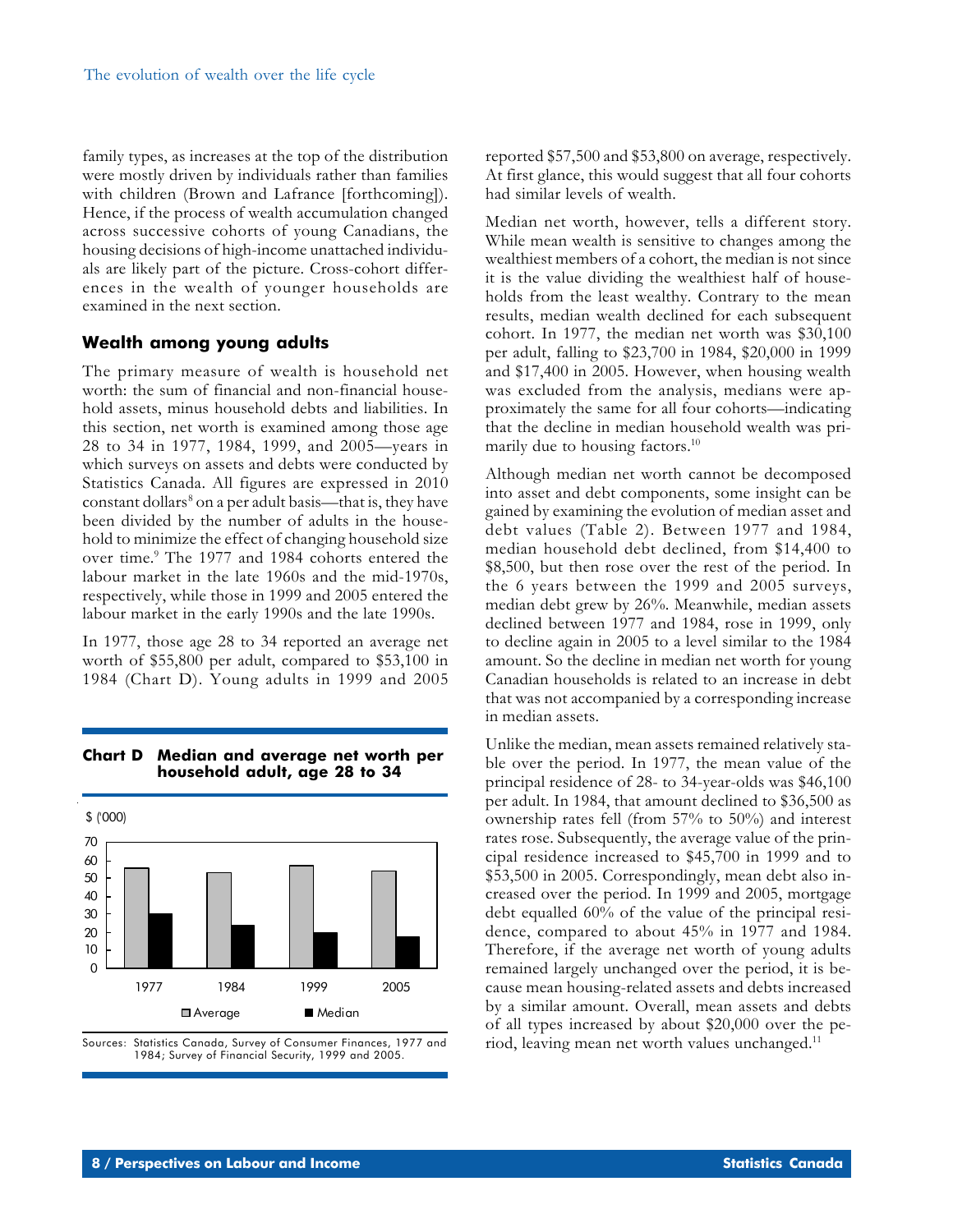| 1977                                                           | 1984                                                                  | 1999                                                                | 2005                                                                 |
|----------------------------------------------------------------|-----------------------------------------------------------------------|---------------------------------------------------------------------|----------------------------------------------------------------------|
|                                                                | \$                                                                    |                                                                     |                                                                      |
| 30,100<br>61,300<br>14,400                                     | 23,700<br>48,000<br>8,500                                             | 20,000<br>54,600<br>18,800                                          | 17,400<br>43,100<br>23,700                                           |
| 81,700<br>46,100<br>5,400<br>5,000<br>13,100<br>3,700<br>8,400 | 79,500<br>36,500*<br>7.800<br>$6.100*$<br>13,000<br>5.500*<br>10,600* | 95,700<br>45,700<br>6,500<br>$6.400*$<br>13,000<br>14,400*<br>9,700 | 101,100<br>53,500<br>10,000<br>$6,200*$<br>6,700<br>15,300*<br>9,400 |
| 25,900<br>19,800<br>6,100                                      | 26,300<br>14,800<br>11,500*                                           | 38,300*<br>28,600*<br>9.700*                                        | 47,200*<br>32,300*<br>14,900*                                        |
| 55,800                                                         | 53,100                                                                | 57,500                                                              | 53,800                                                               |
|                                                                |                                                                       |                                                                     |                                                                      |

# **Table 2 Detailed assets and debts, young adults age 28 to 34**

Note: Other durables are excluded from the analysis for comparison purposes. Significance testing using the jackknife method was done for all average values, with the \* indicating that the 1984, 1999 and 2005 values were different from the 1977 cohort at the 5% level of significance.

Sources: Statistics Canada, Survey of Consumer Finances, 1977 and 1984; Survey of Financial Security, 1999 and 2005.

Clearly, the explanation for the diverging trends in median and mean wealth among young adults relates to changes at various points of the income distribution. As noted by Hou (2010) and Brown and Lafrance (forthcoming), ownership rates increased disproportionately among higher-income households, thereby explaining why mean assets (and debt) held their ground while the median fell. The remainder of the study examines distributional differences for young adults and subsequent stages of the life cycle.

# **Evolution of wealth over the life cycle**

How does wealth change over time, both across and within cohorts? Using available survey years and three cohorts of young adults, four life-cycle phases in addition to the young adult stage were identified:

- the prime working years (late 30s);
- the middle working years (mid-40s);
- the late working years (early 50s);
- the near-retirement period (late 50s and early 60s).

Due to the timing of the surveys, each phase could not be accounted for in all three cohorts. Moreover, some cohorts are still too young to track the later stages of the life cycle. For instance, information from the 1999

cohort ends with the prime working years, while information for the 1984 cohort could not be collected beyond the late working years. Consequently, information for the near-retirement phase is only available for the first cohort.

Median net worth steadily increases with age (Chart E). Taking the 1977 cohort as an example, median net worth was about \$30,000 per adult in the early stages of the life cycle, increased to more than \$48,000 during the prime adult years, reached \$148,000 in the late working years and about \$213,000 in the near-retirement phase. The 1984 cohort followed a similar path. Median wealth for young adults from the 1999 cohort started below that of the other two cohorts, but surpassed the 1977 cohort in their prime working years, and is on a similar trajectory to the 1984 cohort. Despite different starting points, subsequent wealth accumulation converges across cohorts.

Despite the similarities in wealth accumulation, assets and debts differed across cohorts. More specifically, individuals from the most recent cohort reported higher levels of *both* assets and debt in their prime working years compared to the other two cohorts*.* Among prime-age individuals, median assets for the 1999 cohort (\$118,000 per adult) were 52% higher than for the 1977 cohort (\$78,000) (Chart F). Median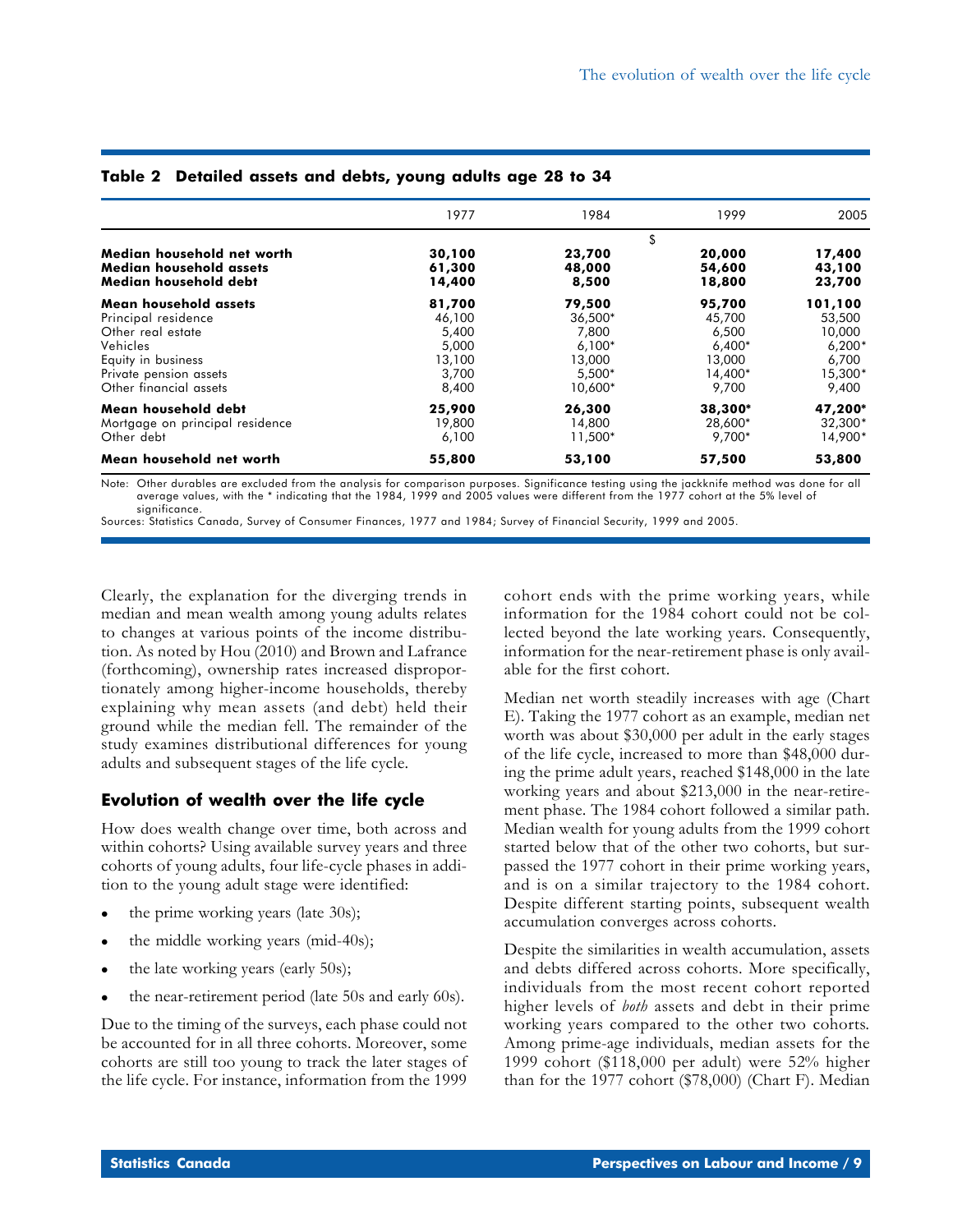

**Chart E Median household net worth over the life cycle**

Note: The markers represent the periods for which data were available. Because data points were not available for the prime working years of the 1984 cohort and the middle working years of the 1977 cohort, they were estimated by taking the mid-value between the two nearest observable periods.

Sources: Statistics Canada, Survey of Consumer Finances, 1977 and 1984; Survey of Financial Security, 1999 and 2005.

rates and lower housing prices. In contrast, the 1999 cohort faced much higher housing prices, but also much lower interest rates, and they would typically borrow more than in the past to get into the housing market or to upgrade. This interpretation is borne out by the fact that all of the increase in average debt among prime-age individuals was due to rising mortgage debt on the principal residence. Mortgages on principal residences represented 76% of the debt of prime-age adults in the 1999 cohort, compared to just under 60% in the 1977 cohort. Similarly, the principal residence represented 55% of total assets of prime-age individuals in the 1999 cohort, compared with 46% in the 1977 cohort (data not shown).

were characterized by high interest

debt diverged even more as the 1999 cohort owed \$38,000 at the median, compared to \$13,000 for the 1977 cohort (Chart G).<sup>12</sup> Hence, recent cohorts accumulated similar amounts of wealth to earlier cohorts by acquiring more assets and accumulating more debt.<sup>13</sup>

What happened to the most recent cohort, particularly with respect to prime-age people? In their case, home ownership cannot fully explain the changes that have occurred because rates remained relatively stable across successive cohorts of prime-age adults at around 65% (Hou 2010). Rather, changes in housing market conditions likely explain the changes in the evolution of median assets and debts—particularly for the youngest cohort. In the late 1970s and early 1980s, the housing markets



# **Chart F Median household assets over the life cycle**

Note: The markers represent the periods for which data were available. Because data points were not available for the prime working years of the 1984 cohort and the middle working years of the 1977 cohort, they were estimated by taking the mid-value between the two nearest observable periods.

Sources: Statistics Canada, Survey of Consumer Finances, 1977 and 1984; Survey of Financial Security, 1999 and 2005.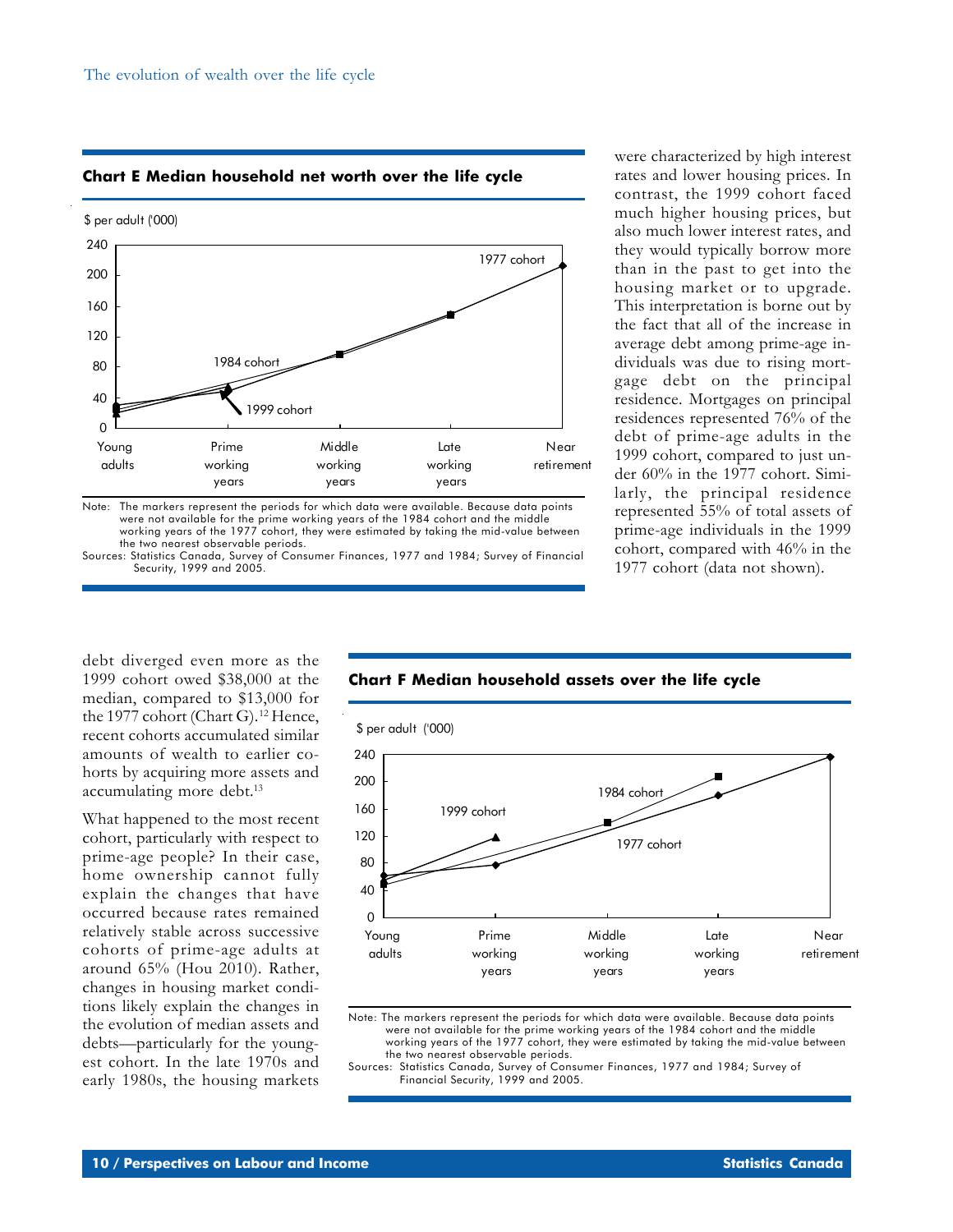# **Chart G Median household debt over the life cycle**



Note: The markers represent the periods for which data were available. Because data points were not available for the prime working years of the 1984 cohort and the middle working years of the 1977 cohort, they were estimated by taking the mid-value between the two nearest observable periods.

Sources: Statistics Canada, Survey of Consumer Finances, 1977 and 1984; Survey of Financial Security, 1999 and 2005.

Since debt levels were on a higher trajectory in the 1999 cohort, financial ratios based on those debt levels may also differ from earlier cohorts.

# **Debt-to-income and debtto-assets ratio**

Total household debt can be expressed as a ratio of total household income or household assets. A ratio above 1.0 indicates that a household's stock of debt is greater than its annual flow of income or its current assets (Table 3). Although the debt–service ratio debt payments divided by disposable income—is a more direct measure of debt burden, it cannot be calculated from the SCF or SFS data.14 Nevertheless, the debt-toincome and debt-to-assets ratios reveal the potential sensitivity of households to changes in interest rates and asset values.

For both the 1977 and 1984 cohorts, median annual household income was consistently higher than

household debt. However, the debt-to-income ratio did not evolve in the same way in each cohort. Among those who were age 28 to 34 in 1977, the debt–toincome ratio declined, from 0.55 when they were young adults to 0.35 when they were in their late working years, and to 0.24 as they approached retirement. Among those who were age 28 to 34 in 1984, the median debt-to-income ratio was just 0.33 (because fewer had bought homes), but eventually rose to nearly 0.50 in their middle working years (with the purchase of housing), before declining to 0.41 in their late working years. Differences were even more marked for individuals in the 1999 cohort, as they had a median debt-to-income ratio of 0.72 as young adults, rising to 1.09 in their prime working years.

Most of the fluctuations across the life cycle and across cohorts were due to mortgages. When

# **Table 3 Median debt-to-income and debt-to-assets ratios over the life cycle**

|                      | 1977<br>cohort | 1984<br>cohort | 1999<br>cohort |
|----------------------|----------------|----------------|----------------|
|                      |                | ratio          |                |
| Debt-to-income ratio |                |                |                |
| Young adults         | 0.55           | 0.33           | 0.72           |
| Prime working years  | 0.41           | .              | 1.09           |
| Middle working years | .              | 0.49           | $\cdots$       |
| Late working years   | 0.35           | 0.41           | .              |
| Near retirement      | 0.24           |                | .              |
| Debt-to-assets ratio |                |                |                |
| Young adults         | 0.35           | 0.32           | 0.48           |
| Prime working years  | 0.25           | $\cdots$       | 0.39           |
| Middle working years | $\cdots$       | 0.17           | $\cdots$       |
| Late working years   | 0.09           | 0.10           | .              |
| Near retirement      | 0.03           | $\cdots$       | .              |

Sources: Statistics Canada, Survey of Consumer Finances, 1977 and 1984; Survey of Financial Security, 1999 and 2005.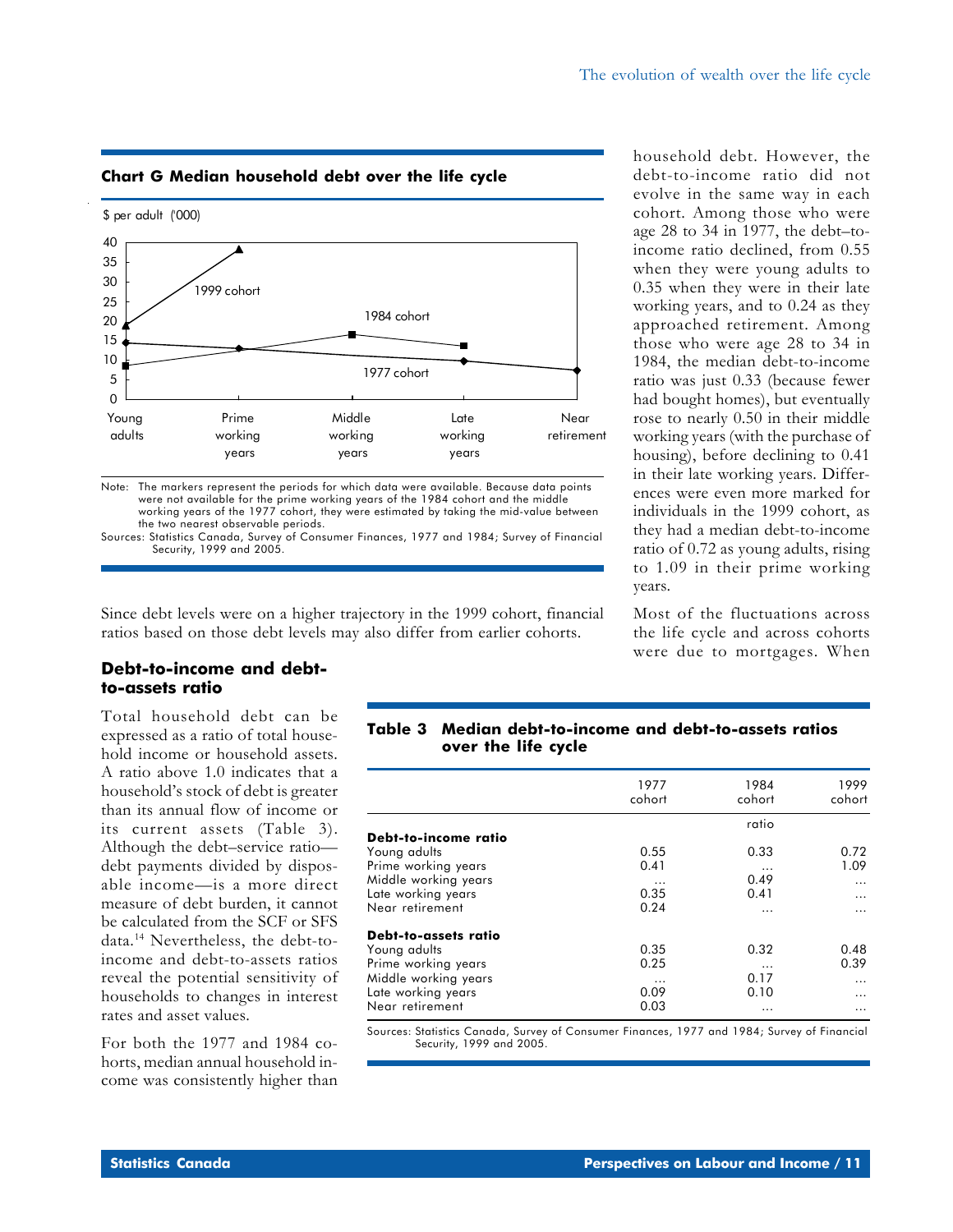mortgages were excluded, the debt-to-income ratio did not exceed 0.10 at any point in the life cycle for the first two cohorts, and was slightly above 0.15 for those in the 1999 cohort (data not shown).

For the debt-to-assets ratio, the greatest contrast was again between the most recent cohort and the previous ones. In 1977, young adults had debt equal to 35% of their total assets, a proportion that declined to just 3% by their late working years. Similarly, young adults in 1984 had debt equalling 32% of their assets, before declining to 10% in their late working years. In contrast, younger adults from the 1999 cohort had debt equalling 48% of assets, declining to 39% in their prime working years. This compares to 25% among primeage individuals from the 1977 cohort. By all measures, the 1999 cohort was the most indebted.

## **Dispersion measures**

Central tendency measures, like the mean and median, present a profile of household wealth for an average or typical household. However, the median and averages do not always provide a consistent storyline. In

the case of young adults, for instance, median wealth declined for more recent cohorts while the mean increased due to substantial increases in home ownership at the top of the income distribution. This suggests that wealth may be more unequally distributed among more recent cohorts of young adults.15 Dispersion measures can illustrate how wealth inequality has evolved.

Dispersion, however, may also differ over the life cycle. In an earlier cohort-based study, LaRochelle-Côté et al. (2008) found that family income became much less dispersed (or more equal) as cohorts aged. Similar findings for wealth would imply that older households will accumulate increasingly similar amounts of wealth, even if they have different levels of net worth at the beginning. Both within- and cross-cohort results are examined in this section.

One widely used measure of dispersion is the P75/ P25 ratio—the wealth of a household at the 75th percentile divided by the wealth of a household at the 25th percentile. A P75/P25 ratio of 3.0, for example, would mean that a household at the 75th percentile is three times wealthier than a household at the 25th percentile. Results indicate that the dispersion of net worth is highest among young adults, but generally decreases as cohorts age (Chart H). Note that the dispersion of wealth increased across cohorts in the early stages of the life cycle. Even though the P75/P25 for the 1984 cohort eventually converged with the 1977 cohort, dispersion measures for the 1999 cohort are still well above the other cohorts. Thus net worth is more unequally distributed among more recent cohorts of young and prime-age adults than among earlier cohorts.

Why has the net worth of younger adults become more dispersed? One way to answer this question is to decompose net worth into assets and debts at various points of the distribution. Three ranges were chosen for this analysis:

## **Chart H P75/P25 ratio of household net worth over the life cycle**



Note: The markers represent the periods for which data were available. Because data points were not available for the prime working years of the 1984 cohort and the middle working years of the 1977 cohort, they were estimated by taking the mid-value between the two nearest observable periods. Sources: Statistics Canada, Survey of Consumer Finances, 1977 and 1984; Survey of

Financial Security, 1999 and 2005.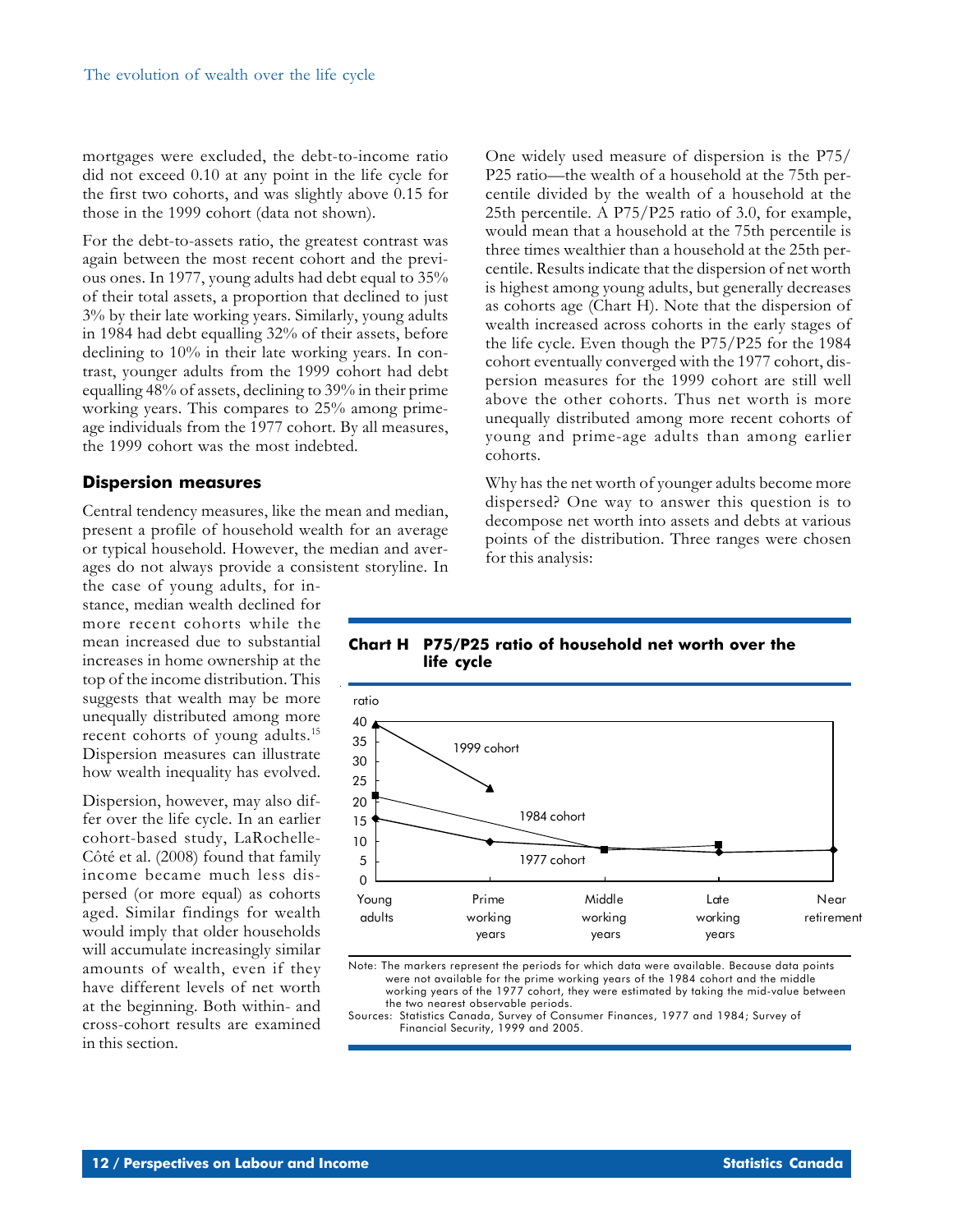- one-fifth of the population centred on the 25th percentile (lower range)
- one-fifth centred on the median (middle range)
- one-fifth centred on the 75th percentile (higher range).16

Mean wealth values calculated for these ranges are very similar to the percentile values shown in Chart H, with the added benefit of being decomposable into mean assets and debts (Table 4).

Among young adults in the lower range, household net worth declined from an average \$5,800 per adult in 1977 to \$2,600 per adult in 1999—a decline of 55%. In the middle range, average net worth fell by 32% from \$31,100 in 1977 to \$21,100 in 1999. Average net worth in the higher range also fell over the period, but by 10% (from \$74,300 to \$66,800). Therefore, the declines were mostly concentrated in the bottom half of the wealth distribution.

In the lower range, the decline in net worth was mainly a function of declining assets. In the middle range, both assets and debts declined between 1977 and 1984. Both grew between 1984 and 1999, but assets did not increase as quickly as debt, resulting in a lower net worth. So for young adults at the middle and bottom of the wealth distribution, cross-cohort increases in debt were not accompanied by corresponding increases in assets. In contrast, net worth did not decline as much among those at the top because the growth in assets compensated for more of the growth in debt. For young adults, it is therefore a matter of concentration of assets at the top of the distribution, as evidenced by the rising home ownership rates seen at the top of the distribution (Brown and Lafrance [forthcoming]).

Among prime-age households, dispersion also increased as net worth remained stable in the lower range, but increased significantly in the middle and upper ranges—mainly because assets grew faster than

|                       | Young adults                                |                     |                                 |                                             | Prime working years |                                 |
|-----------------------|---------------------------------------------|---------------------|---------------------------------|---------------------------------------------|---------------------|---------------------------------|
|                       | 25 <sub>th</sub><br>percentile <sup>1</sup> | Median <sup>2</sup> | 75th<br>percentile <sup>3</sup> | 25 <sub>th</sub><br>percentile <sup>1</sup> | Median <sup>2</sup> | 75th<br>percentile <sup>3</sup> |
|                       |                                             |                     |                                 | \$                                          |                     |                                 |
| Median net worth      |                                             |                     |                                 |                                             |                     |                                 |
| 1977                  | 4,600                                       | 30,100              | 71,900                          | 10,700                                      | 48,500              | 104,800                         |
| 1984                  | 2,900                                       | 23,700              | 61,900                          |                                             | $\cdots$            |                                 |
| 1999                  | 1,600                                       | 20,000              | 61,300                          | 5,400                                       | 54,600              | 126,900                         |
| Average net worth     |                                             |                     |                                 |                                             |                     |                                 |
| 1977                  | 5,800                                       | 31,100              | 74,300                          | 12,300                                      | 47,600              | 103,400                         |
| 1984                  | $3,700*$                                    | 24,200*             | 62,400*                         | $\cdots$                                    | .                   | $\cdots$                        |
| 1999                  | 2,600*                                      | 21,100*             | 66,800*                         | 10,300                                      | 61,900*             | 151,700                         |
| <b>Average assets</b> |                                             |                     |                                 |                                             |                     |                                 |
| 1977                  | 16,200                                      | 64,700              | 108,300                         | 28,700                                      | 81,200              | 134,000                         |
| 1984                  | 10,600*                                     | 50,700*             | 95,200*                         | $\cdots$                                    | .                   | $\cdots$                        |
| 1999                  | 12,400                                      | 62,200              | 124,900*                        | 30,600                                      | 131,900*            | 227,300                         |
| Average debt          |                                             |                     |                                 |                                             |                     |                                 |
| 1977                  | 10,500                                      | 33,600              | 34,000                          | 16,400                                      | 33,600              | 30,600                          |
| 1984                  | 6,900                                       | 26,500*             | 32,800                          | $\cdots$                                    | $\cdots$            | $\cdots$                        |
| 1999                  | 9,800                                       | 41,200              | 58,100*                         | 20,200                                      | 70,000*             | 75,600                          |

# **Table 4 Decomposition of net worth at key points of the distribution**

1. Between the 15th and 35th percentiles of net worth.

2. Between the 40th and 60th percentiles of net worth.

3. Between the 65th and 85th percentiles of net worth.

Significance testing using jackknife method was done for all average values, with the \* indicating that the 1999 and 1984 values were different from the 1977 cohort at the 5% level of significance.

Sources: Statistics Canada, Survey of Consumer Finances, 1977 and 1984; Survey of Financial Security, 1999 and 2005.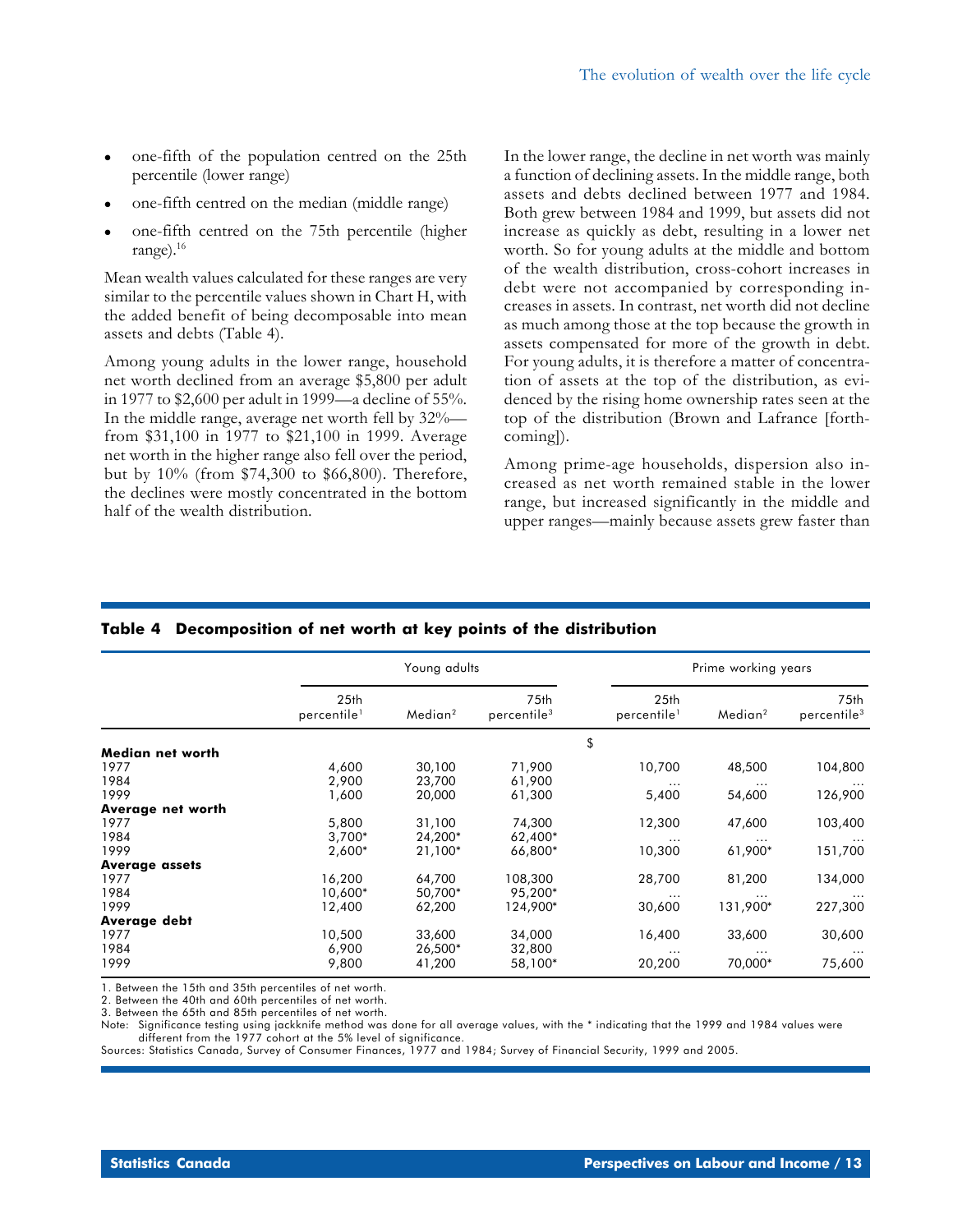debt between 1977 and 1999. Most of the increase in assets was due to an increase in real estate assets. Because ownership rates among top income individuals in that age group changed little over the period (Brown and Lafrance [forthcoming]), changing market conditions (such as higher housing prices, lower interest rates, and changes in institutional lending practices) clearly had a major influence on the value of real estate owned by prime-age households.

# **Conclusion**

Wealth is a fundamental element of the economic wellbeing of individuals and families. Although other studies of wealth have examined the net worth of seniors and non-seniors, fewer studies have examined the evolution of wealth over the life cycle, and in particular whether more recent generations accumulate wealth differently than earlier cohorts. To answer these questions, this study identified three synthetic cohorts to examine how wealth evolved in each of these cohorts.

The first major finding of this study is that median net worth trajectories differed little across cohorts. Those approaching retirement in these cohorts held about \$213,000 per adult in net worth, because of gains in both the value of their real estate assets and in the value of their pension savings.

The process of wealth accumulation, however, differed across cohorts, mainly because more recent cohorts accumulated more debts and assets than their earlier counterparts. A closer look revealed that asset and debt trends varied across income distributions.

Among those age 28 to 34, wealthier households were generally able to build assets roughly in line with increases in debt. This is consistent with research indicating that while home ownership rates changed little across cohorts of young adults, those who were near the top of the income distribution in recent cohorts were more likely to own than their earlier counterparts (Brown and Lafrance [forthcoming]).

Among prime-age adults, assets grew among those located near the middle and near the top of the distribution, even though debt levels rose across the distribution. Wealth gains were again due to housing—not so much because of an increase in ownership, but because housing market conditions were such that these households had larger housing-related assets on their balance sheet.

The implication is that wealth became more dispersed among recent generations of Canadians (born in the late 1960s). More research will be required to assess whether dispersion will continue for this generation during their peak asset-building years.

#### **Perspectives**

## **Notes**

- 1. In both years of the SCF, a small number of observations were labeled "special family units," which were sampled to improve the representation of the asset and debt holdings of Canadians at the upper end of the income and wealth distributions. These are removed from the 1977 and 1984 samples as the demographic information for these units is unobservable.
- 2. Registered Education Savings Plans are not included.
- 3. The 1977 module on assets and debts of the SCF does not contain the value of any real estate other than the principal residence. However, it does include the equity in this type of real estate, that is, the market value of the residence minus the principal outstanding in the mortgage. Since only households between 28 and 34 years of age are used in this survey, and few (approximately 15%) in this age group own a second residence, the use of equity as a proxy for the value of other real estate will add a small downward bias in the value of real estate assets relative to the other years under study.
- 4. Other non-financial assets, like furniture, were not included because they were not available in the 1977 and 1984 assets and debts module of the SCF. However, other non-financial assets typically represent a very small portion of overall assets.
- 5. It could be argued that imputing a value for pension assets might greatly influence the results given that pension assets represented 16% and 24% of total assets for households with two contributors in the 28-to-34 and 35-to-41 age groups, respectively, in 1999. However, sensitivity checks were undertaken using the proportion of life insurance and pension assets in total assets in 1977 and 1984 taken from National Accounts data and the results were qualitatively similar.
- 6. Reported RRSPs were then added to the value to obtain private pension assets.
- 7. On average, owner-occupied dwellings accounted for about 39% of household assets and home mortgages accounted for 62% of household liabilities for household and unincorporated businesses in 2009. The amounts related to private pensions, bonds and shares represented another 39% of total assets (Statistics Canada 2012).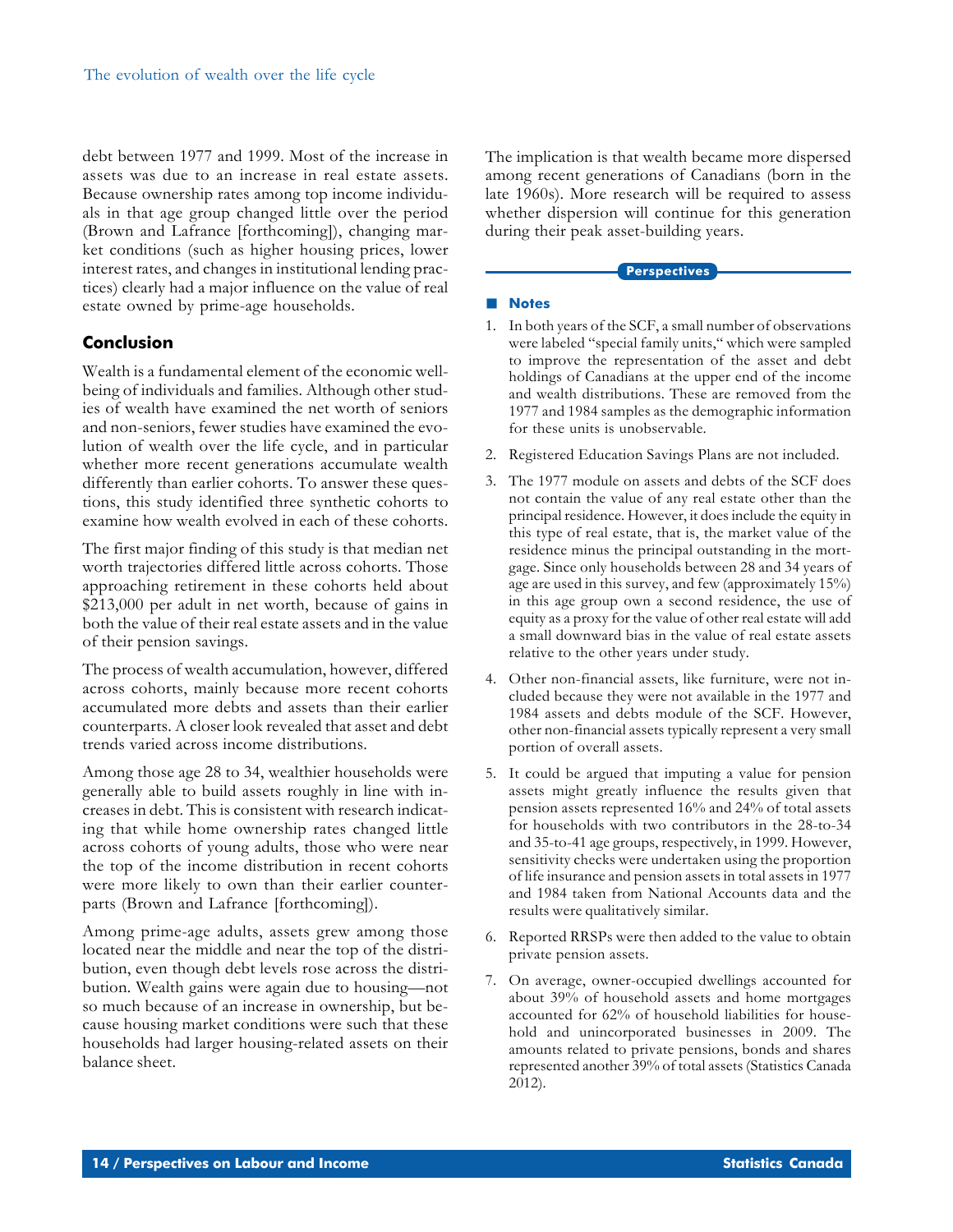- 8. The All-Items Consumer Price Index (CPI) was used as the deflator.
- 9. This method is the closest approximation of the number of savers in the family, who are most likely to be the owners of capital. Results obtained on a per capita basis—dividing all of the amounts by the number of persons in the household instead of by the number of adults—were very similar.
- 10. The possibility of passive accumulation of wealth by, say, an inheritance from relatives, remains. If households expect a positive income shock in the future, they may accumulate less wealth at a younger age. However, this possibility cannot be evaluated with existing data sources.
- 11. Private pension assets (including RRSPs) also significantly increased over the period. A large driver of the increase in private pension assets was due to an increasing share of RRSPs, which saw an expansion in participation and average holdings over the period (Milligan 2005).
- 12. The increase in debt was also confirmed by data from the Canadian Financial Capability Survey (CFCS), conducted 4 years later than the 2005 SFS. In 2009, the median debt of individuals correspondingly 4 years older (38 to 44) than people in their prime in 2005 (34 to 40) was \$87,400, which suggests that debt levels continued to rise among individuals who were age 28 to 34 in 1999.
- 13. Up until the middle working years, the vast majority of assets relate to housing and real estate items. After the middle working years, the share of pensions as a proportion of overall assets increases, from one-third in the late working years to about 40% during the near-retirement years.
- 14. The debt-to-income ratio is not an ideal measure because it compares a stock with an income flow. In the absence of the debt–service ratio, however, the debt-to-income measure is generally considered a valid alternative (Meh et al. 2009).
- 15. Morissette and Zhang (2006) also found that the dispersion in net worth increased among young adults.
- 16. Expressed another way, these ranges comprise the 15th to 35th percentiles, the 40th to 60th percentiles, and the 65th to 85th percentiles.

### **References**

Beach, Charles M. and Ross Finnie. 2004. *A Longitudinal Analysis of Earnings Change in Canada*. Statistics Canada Catalogue no. 11F0019MIE – No. 227. Analytical Studies Branch Research Paper Series. Ottawa. 29 p. http://www.statcan.gc.ca/pub/11f0019m/ 11f0019m2004227-eng.pdf (accessed June 5, 2012).

Beaudry, Paul and David A. Green. 2000. "Cohort patterns in Canadian earnings: Assessing the role of skill premia in inequality trends." *The Canadian Journal of Economics.* Vol. 33, no. 4. November. p. 907-936. http:/ /faculty.arts.ubc.ca/pbeaudry/paul/documents/ cohortpatternsincanadianearnings.pdf (accessed June 5, 2012).

Blossfeld, Hans-Peter and Johannes Huinink. 1991. "Human capital investments or norms of role transition? How women's schooling and career affect the process of family formation." *American Journal of Sociology.* Vol. 97, no. 1. July. p. 143-168. http://www.jstor.org/ stable/pdfplus/2781641.pdf?acceptTC=true (accessed June 5, 2012).

Brown, W. Mark and Amélie Lafrance. (forthcoming) *Trends in Homeownership by Age and Household Income: Factors Associated with the Decision to Own, 1981 to 2006.* Statistics Canada Catalogue no. 11F0027M. Economic Analysis Research Paper Series. Ottawa.

Chawla, Raj K. 2003. *Comparability of Wealth Family Estimates from the 1999 Survey of Financial Security and the 1984 Survey of Consumer Finances.* Labour and Household Surveys Analysis Division. Staff Reports No. 01-2003. Ottawa. Statistics Canada.

Courchane, Marsha J. and Judith A. Giles, 2002. *A Comparison of U.S. and Canadian Residential Mortgage Markets.* University of Victoria Working Paper No. EWP0201. Victoria, British Columbia. 49 p.

http://web.uvic.ca/econ/research/papers/ewp0201.pdf (accessed June 5, 2012).

Gilmore, Jason and Sébastien LaRochelle-Côté. 2011. "Inside the labour market downturn." *Perspectives on Labour and Income.* Vol. 23, no. 1. Spring. Statistics Canada Catalogue no. 75-001-XIE.

http://www.statcan.gc.ca/pub/75-001-x/2011001/article/11410-eng.htm (accessed June 5, 2012).

Goldin, Claudia. 2004. *The Long Road to the Fast-Track: Career and Family.* NBER Working Paper No. 10331. Cambridge, MA. National Bureau of Economic Research. 26 p.

http://www.nber.org/papers/ w10331.pdf?new\_window=1 (accessed June 5, 2012).

Goodman, Allen C. 1988. "An econometric model of housing price, permanent income, tenure choice, and housing demand." *Journal of Urban Economics.* Vol. 23, no. 3. May. p. 327-353.

Hou, Feng. 2010. *Homeownership Over the Life Course of Canadians: Evidence from Canadian Censuses of Population.* Statistics Canada Catalogue no. 11F0019M – No. 325. Analytical Studies Branch Research Paper Series. Ottawa. http://www.statcan.gc.ca/pub/11f0019m/ 11f0019m2010325-eng.htm (accessed June 5, 2012).